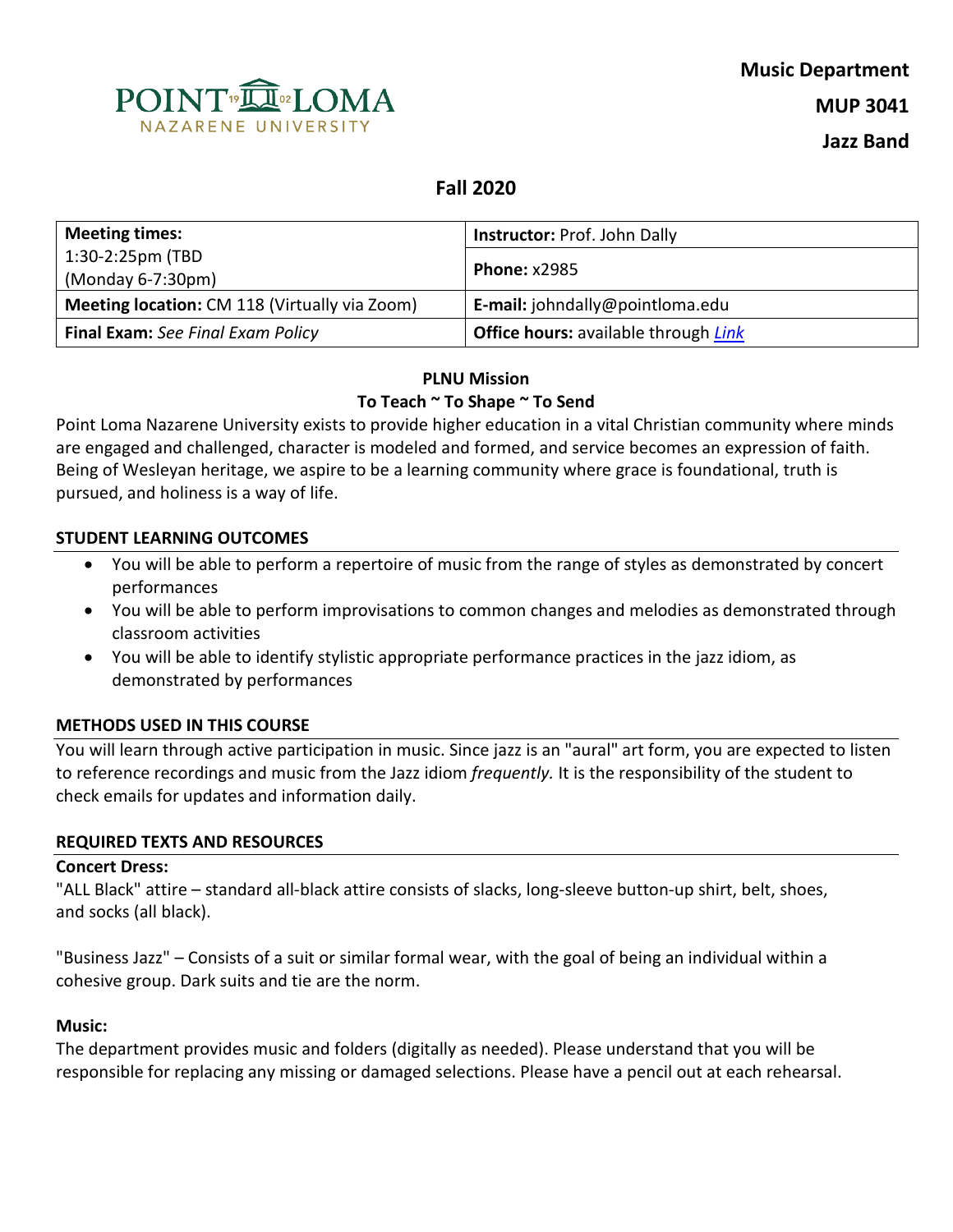#### **COURSE SCHEDULE**

Performances are will be determined in consultation with the administration and availability of ensemble members.

*\*\*University scheduled rehearsals are 1:30-2:25 Tuesdays and Thursday. After the reading session, we will determine if rehearsals need to return to Mondays 6-8:30 due to conflicts.* 

*NOTE: Since we only meet once a week, we meet every Monday, regardless of school holidays.*

#### **SECTIONALS**

You are expected to meet as a section a minimum of one hour a week. Sectionals require **ALL MEMBERS** of the section be present to count toward the weekly requirement. The success of sectionals will determine the success of the ensemble. Section leaders will be assigned and expected to establish a specific time each week that ALL of the members can meet to work on assigned sections**.** 

### **ATTENDANCE PHILOSOPHY**

As a performance ensemble, you will be asked to commit to more than a traditional one-unit course. A lot of work is put into balancing the number of rehearsals and concerts we have in a semester. We depend on you to be at EVERY rehearsal on time and ready to play. The expectation is perfect attendance. Thus, we expect that you will not plan study groups, work, excursions, etc. during rehearsals.

### **ATTENDANCE AND PARTICIPATION (DEPT ADOPTED)**

Students will be advised each term of the schedule of specific ensemble performance obligations they are expected to meet; missing a scheduled performance will result in 1-3 full grades lower *(see Attendance/Participation Policy below).* It is expected that the ensemble performances will take precedence over outside commitments. Students may only petition an absence penalty for circumstances that are beyond their control such as sickness and personal family matters. It is expected that the student will communicate circumstances immediately.

1. Ensemble grades are based on attendance, attitude, and achievement. Students are required and expected to perform to the utmost of their ability, displaying a professional attitude in rehearsals and concerts. 2. Absences due to illness or of a personal nature should be cleared with the conductor of your assigned ensemble. Requests due to personal injury must be accompanied by medical documentation. Timely reporting will help students to avoid penalties due to absence from rehearsals or concerts.

3. At their discretion, conductors may excuse students from rehearsals or concerts for PLNU activities. 4. At their discretion, conductors will have a choice of lowering up to three full grade for missing a performance event. For example, a missed performance for service club may only be docked by one grade

while a spring concert would bring a grade down by three full letter grades.

5. Failure to meet the basic guidelines above may result in a student forfeiting their scholarship.

This policy above, instituted by the PLNU Music Department states the minimum requirement for all courses. Individual professors **do not** have the option of establishing a more lenient policy; they may, however, establish a more rigorous policy, which is to be described in their course syllabus. See [Academic Policies](http://www.pointloma.edu/experience/academics/catalogs/undergraduate-catalog/point-loma-education/academic-policies) in the undergrad student catalog for information on withdraws and drops.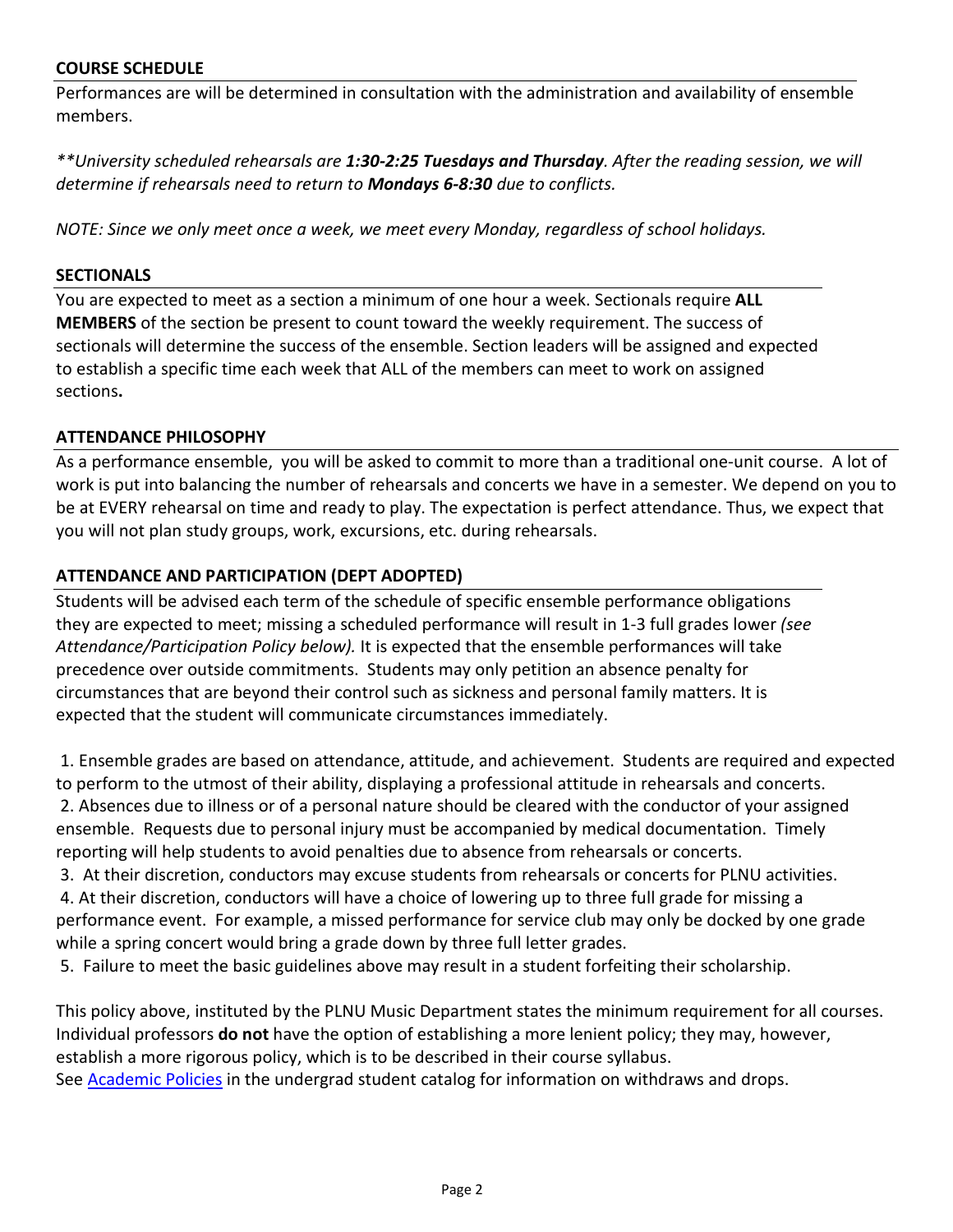### **COURSE CREDIT HOUR INFORMATION**

In the interest of providing sufficient time to accomplish the stated Course Learning Outcomes, this class meets the PLNU credit hour policy for a .5 unit class delivered over 15 weeks. It is anticipated that students will spend a minimum of 37.5 participation hours per credit hour on their coursework. For this course, students will spend an estimated 30 total hours meeting the course learning outcomes. The time estimations are provided in the Canvas modules.

### **PLNU ATTENDANCE AND PARTICIPATION POLICY**

Regular and punctual attendance at all **synchronous** class sessions is considered essential to optimum academic achievement. If the student is absent for more than 10 percent of class sessions (virtual or face-toface), the faculty member will issue a written warning of de-enrollment. If the absences exceed 20 percent, the student may be de-enrolled without notice until the university drop date or, after that date, receive the appropriate grade for their work and participation. In some courses, a portion of the credit hour content will be delivered **asynchronously** and attendance will be determined by submitting the assignments by the posted due dates. See [Academic](https://catalog.pointloma.edu/content.php?catoid=46&navoid=2650#Class_Attendance) Policies in the Undergraduate Academic Catalog. If absences exceed these limits but are due to university excused health issues, an exception will be granted.

### **Asynchronous Attendance/Participation Definition**

A day of attendance in asynchronous content is determined as contributing a substantive note, assignment, discussion, or submission by the posted due date. Failure to meet these standards will result in an absence for that day. Instructors will determine how many asynchronous attendance days are required each week.

#### **ASSESSMENT AND GRADING**

Two percent will be deducted for each unexcused tardy. Six percent will be deducted for each unexcused absence from rehearsal. Students are to notify me before an absence or tardy occurs so that the absence/tardy can be excused. There will be no penalty for excused absences or tardies.

| Attendance and Participation   70% |     |
|------------------------------------|-----|
| <b>Practical Assignments</b>       | 30% |

#### **INCOMPLETES AND LATE ASSIGNMENTS**

All assignments are to be submitted/turned in by the beginning of the class session on the day they are due. Late work will not be accepted. If there are any issues you know about that may prevent you from completing an assignment in a timely manner, be sure to discuss it with me before the due date.

#### **PRIVATE LESSONS**

*One of the best ways to become a better player is to be actively involved in a private studio. Although music majors/minors, scholarship recipients, and performance award recipients may be required to take lessons; I encourage all students to consider joining a studio regardless of your major. If you have room in your schedule, lessons are a great deal. If your schedule reads "MUA000 audition first week" you have a holding line that has you pat for lessons. You will need to drop that class and add the correct number for your lessons.*

| <b>Adjunct Name</b> | Email              | <b>Phone</b> | Instrument(s) |
|---------------------|--------------------|--------------|---------------|
| Mark Shannon        | spfmarcato@aol.com | 415-786 6094 | Sax, Clarinet |
| John Wilds          | trombacelt@aol.com | 619-696-9324 | Trumpet       |

*It is your responsibility to contact the appropriate instructor immediately.*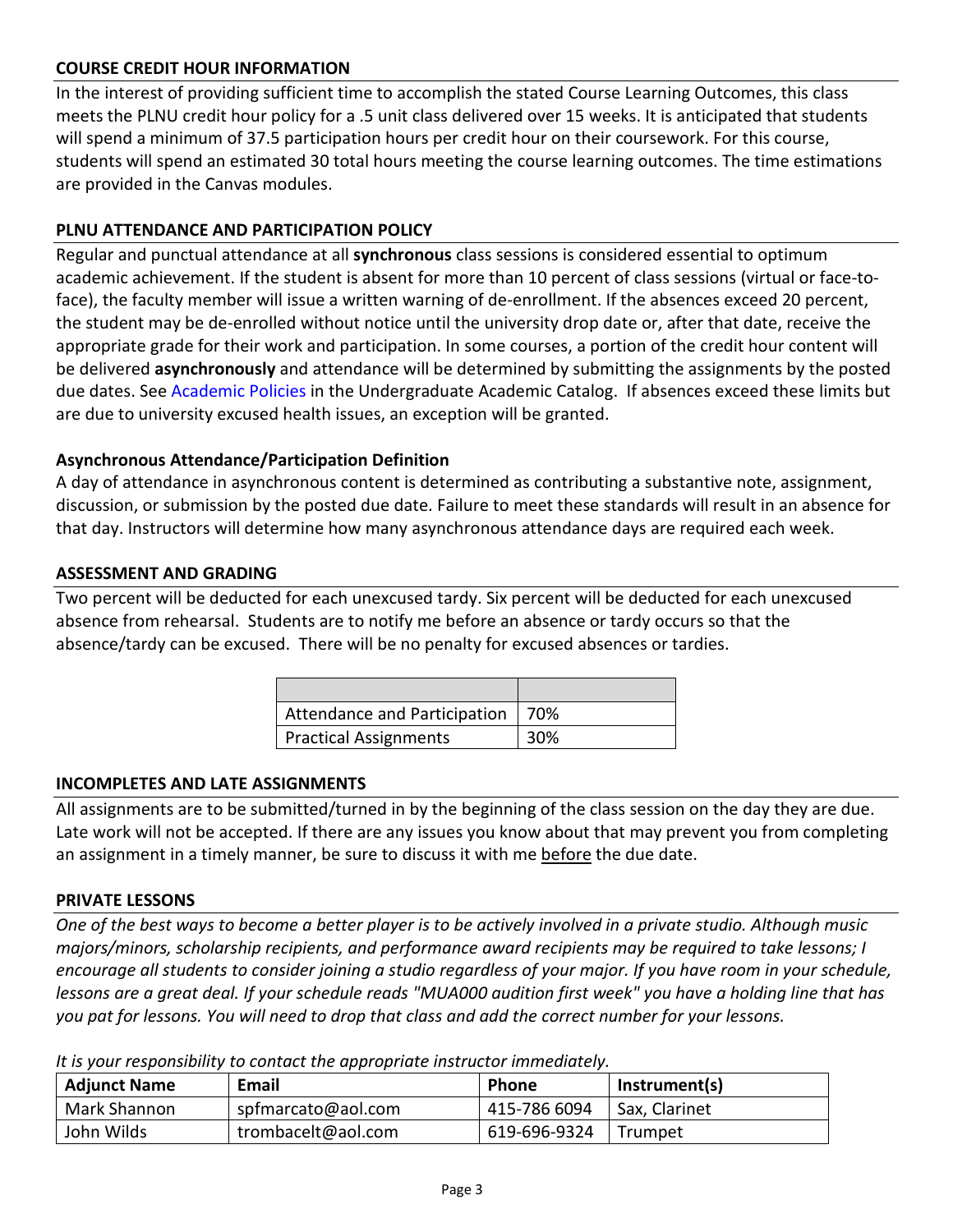| Sean Reusch          | tbonereusch@earthlink.net |              | Trombone / Euphonium   |
|----------------------|---------------------------|--------------|------------------------|
| lan Cler             | icler@pointloma.edu       |              | Guitar                 |
| Andy Watkins         | andwat82@gmail.com        | 773-458-0627 | Drumset and Percussion |
| <b>Bob Mangnuson</b> | bobmagnusson@cox.net      |              | <b>Bass</b>            |

# **USE OF TECHNOLOGY**

In order to be successful in the online environment, you'll need to meet the minimum technology and system requirements; please refer to the *[Technology and System Requirements](https://help.pointloma.edu/TDClient/1808/Portal/KB/ArticleDet?ID=108349)* information. Additionally, students are required to have headphone speakers compatible with their computer available to use. If a student is in need of technological resources please contact [student-tech-request@pointloma.edu.](mailto:student-tech-request@pointloma.edu) Problems with technology do not relieve you of the responsibility of participating, turning in your assignments, or completing your class work.

### **FINAL EXAMINATION POLICY**

Successful completion of this class requires taking the final examination **on its scheduled day**. The final examination schedule is posted on the [Class Schedules](http://www.pointloma.edu/experience/academics/class-schedules) site. No requests for early examinations or alternative days will be approved.

#### **SPIRITUAL CARE**

Please be aware PLNU strives to be a place where you grow as whole persons. To this end, we provide resources for our students to encounter God and grow in their Christian faith. If students have questions, a desire to meet with the chaplain or have prayer requests you can contact th[e Office of Spiritual Development](https://www.pointloma.edu/offices/spiritual-development)

### **PLNU COPYRIGHT POLICY**

Point Loma Nazarene University, as a non-profit educational institution, is entitled by law to use materials protected by the US Copyright Act for classroom education. Any use of those materials outside the class may violate the law.

# **PLNU ACADEMIC HONESTY POLICY**

Students should demonstrate academic honesty by doing original work and by giving appropriate credit to the ideas of others. Academic dishonesty is the act of presenting information, ideas, and/or concepts as one's own when in reality they are the results of another person's creativity and effort. A faculty member who believes a situation involving academic dishonesty has been detected may assign a failing grade for that assignment or examination, or, depending on the seriousness of the offense, for the course. Faculty should follow and students may appeal using the procedure in the university Catalog. Se[e Academic Policies](https://catalog.pointloma.edu/content.php?catoid=41&navoid=2435#Academic_Honesty) for definitions of kinds of academic dishonesty and for further policy information.

# **PLNU ACADEMIC ACCOMMODATIONS POLICY**

While all students are expected to meet the minimum standards for completion of this course as established by the instructor, students with disabilities may require academic adjustments, modifications or auxiliary aids/services. At Point Loma Nazarene University (PLNU), these students are requested to register with the Disability Resource Center (DRC), located in the Bond Academic Center [\(DRC@pointloma.edu](mailto:DRC@pointloma.edu) or 619-849- 2486). The DRC's policies and procedures for assisting such students in the development of an appropriate academic adjustment plan (AP) allows PLNU to comply with Section 504 of the Rehabilitation Act and the Americans with Disabilities Act. Section 504 prohibits discrimination against students with special needs and guarantees all qualified students equal access to and benefits of PLNU programs and activities. After the student files the required documentation, the DRC, in conjunction with the student, will develop an AP to